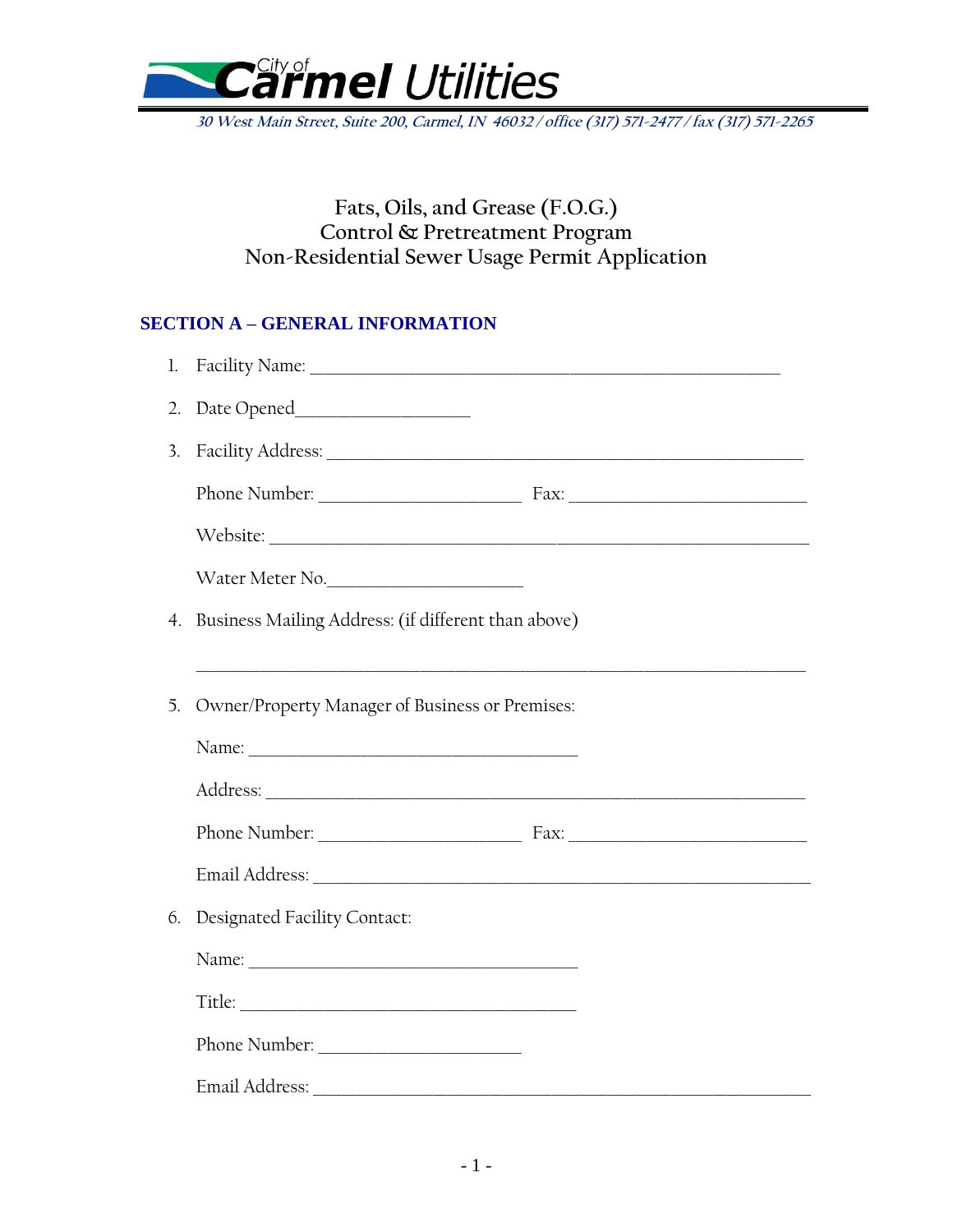# nel Utilities

**30 West Main Street, Suite 200, Carmel, IN 46032 / office (317) 571-2477 / fax (317) 571-2265**

### **SECTION B – OPERATIONAL CHARACTERISTICS**

1. Please briefly describe your establishment's food preparation activities:

|  |  |  | [ ]Baking [ ]Grilling [ ]Frying [ ]Vegetable Prep |
|--|--|--|---------------------------------------------------|
|--|--|--|---------------------------------------------------|

[ ]Other (please describe)

2. Please indicate each type as well as the quantity of item currently installed at your facility:

| $\lceil$ $\lceil$ Grill | [] Tilt Kettle/Crock Pot |  |
|-------------------------|--------------------------|--|
| [ ] Oven                | [ ] Garbage Disposal     |  |
| [] Dishwasher           | [ ] 3 Bay Pot Sink       |  |
| [] Pre-rinse Sink       | [ ] 2 Bay Pot Sink       |  |
| [ ] Mop Sink            | [ ] Single Bay Sink      |  |
| [] Deep Fryer           | [ ] Hand Sink            |  |
| [ ] Floor Drains        | [] Other                 |  |

\_\_\_\_\_\_\_\_\_\_\_\_\_\_\_\_\_\_\_\_\_\_\_\_\_\_\_\_\_\_\_\_\_\_\_\_\_\_\_\_\_\_\_\_\_\_\_\_\_\_\_\_\_\_\_\_\_\_\_\_\_\_\_\_\_\_\_\_\_\_\_\_\_\_\_\_\_\_\_\_\_\_\_\_\_\_

3. What is the seating capacity at your facility?

4. What are the days and hours of operation?

### **SECTION C – WASTE DISCHARGE INFORMATION**

1. How are the following waste products disposed of?

|                   | Sewer | Trash | Recycle |
|-------------------|-------|-------|---------|
| A. Solid Wastes:  |       |       |         |
| B. Oil & Grease:  |       |       |         |
| C. Liquid Wastes: |       |       |         |

#### **SECTION D – PRETREATMENT**

1. Do you currently have a grease interceptor/trap installed? **YES** \_\_\_ **NO** \_\_\_ \*A grease interceptor is a large underground device designed to remove fat, oil, and grease from your kitchen wastewater. A grease trap is a small, yet similar device located under the sink. These are both different from a grease-recycling bin.

If "**YES**," please continue the questionnaire, sign, date, and return it. If "**NO**," please sign, date, and return the questionnaire.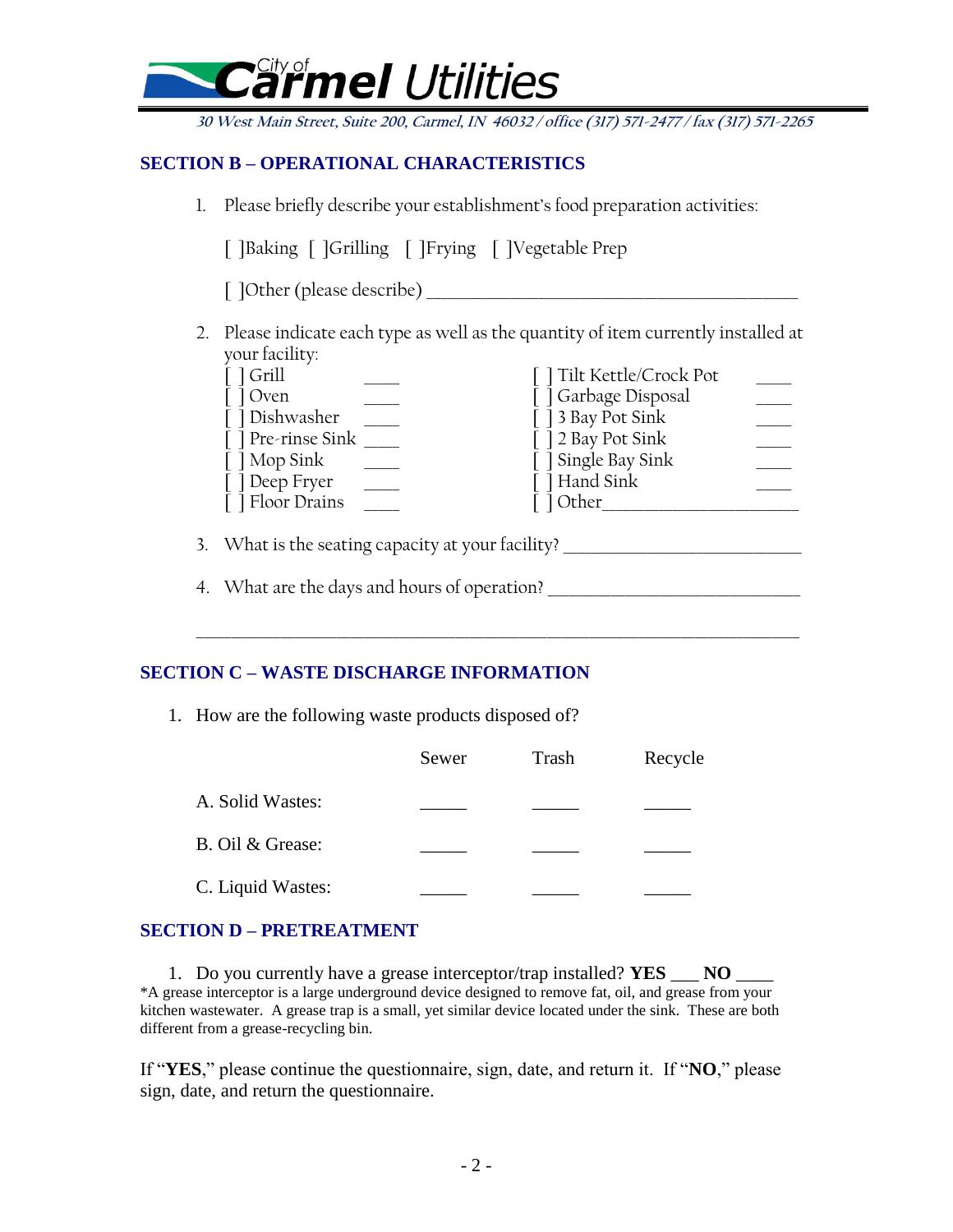

**30 West Main Street, Suite 200, Carmel, IN 46032 / office (317) 571-2477 / fax (317) 571-2265**

#### **SECTION D – cont'd**

|    | 1. What is the size (in gallons) of the device? _________________________________                                                                                                                                                                                                    |  |  |
|----|--------------------------------------------------------------------------------------------------------------------------------------------------------------------------------------------------------------------------------------------------------------------------------------|--|--|
|    |                                                                                                                                                                                                                                                                                      |  |  |
|    | 3. Is the device adequate and functioning as designed? $YES$ ____ NO ____<br>If "NO," please explain:                                                                                                                                                                                |  |  |
|    | 4. Which of the following fixtures are connected to your device?                                                                                                                                                                                                                     |  |  |
|    | [ ] Tilt Kettle/Crock Pot<br>$\lceil$ $\lceil$ Grill<br>[ ] Garbage Disposal<br>[ ] Oven<br>[ ] 3 Bay Pot Sink<br>[ ] 2 Bay Pot Sink<br>[] Pre-rinse Sink<br>$\lceil \cdot \rceil$ Mop Sink<br>[ ] Single Bay Sink<br>[ ] Hand Sink<br>[] Deep Fryer _____<br>[ ] Floor Drains _____ |  |  |
|    | 5. How often is the device inspected or serviced?                                                                                                                                                                                                                                    |  |  |
| 6. |                                                                                                                                                                                                                                                                                      |  |  |
|    | 7. If the device is an INDOOR grease trap, how is the waste being disposed of after<br>cleaning?<br>[ ] Trash<br>[ ] Recycle<br>[ ] Contractor handles disposal                                                                                                                      |  |  |
| 8. | If a contractor services your INDOOR or OUTDOOR device, please provide the<br>contact information for that company:                                                                                                                                                                  |  |  |
|    |                                                                                                                                                                                                                                                                                      |  |  |
| 9. | NO                                                                                                                                                                                                                                                                                   |  |  |